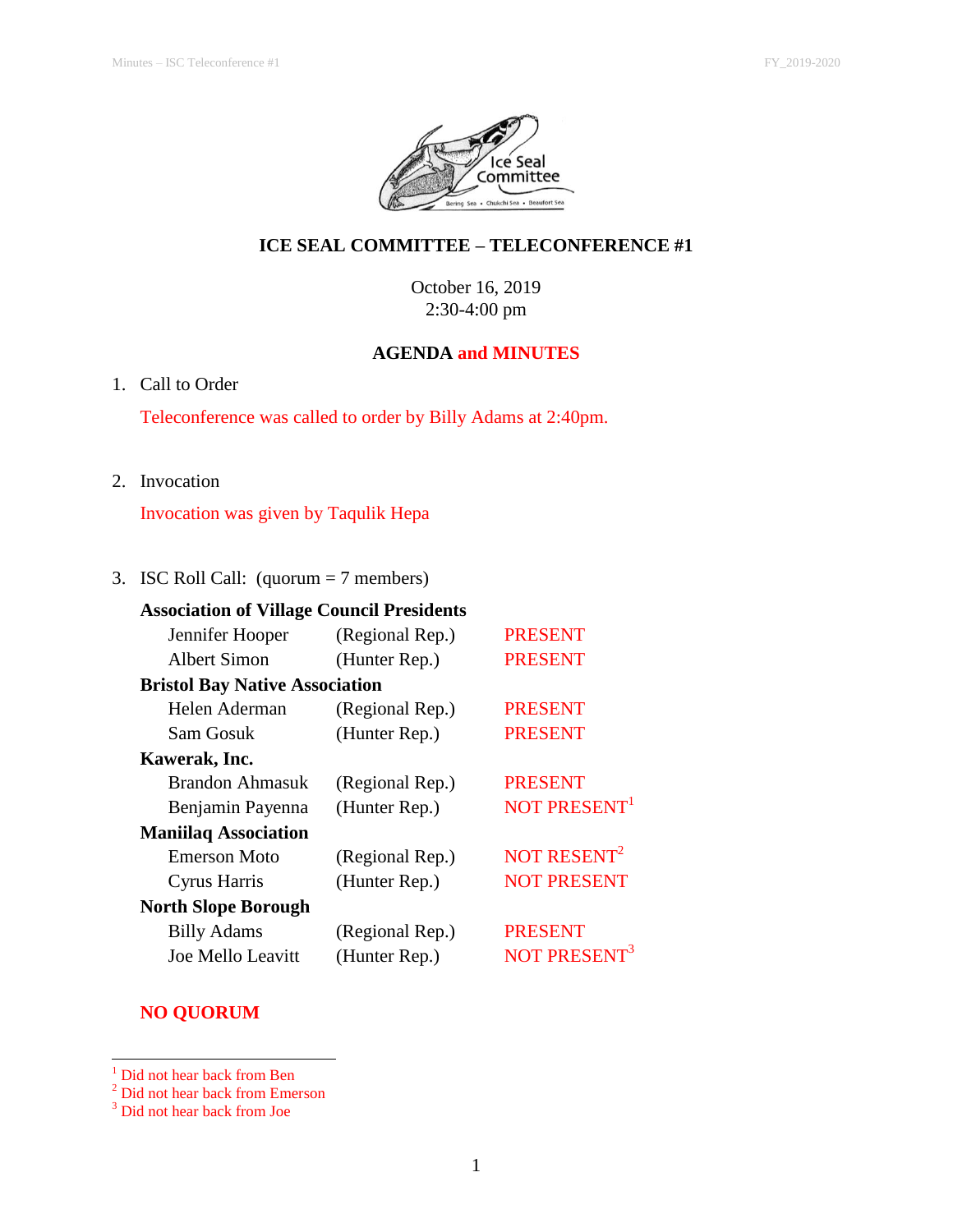#### 4. Welcome Remarks

Brief welcoming remarks were made by Billy Adams, Barbara Mahoney, Peter Boveng, and Andy Von Duyke

### 5. Approve Agenda

No changes were made to the agenda. Because only 6 reps. were able to participate in the teleconference, there was no quorum. As such, the teleconference was informational only.

### 6. Recognition of Michael Pederson's work for the ISC

It was agreed that an award commemorating Michael Pederson's work on behalf of the ISC was a good idea and that the ISC should proceed. **Barbara Mahoney agreed to draft wording for a plaque**. Her draft wording will be shared among the group. No deadline was agreed upon for this, but it would be good to proceed in such a way that the final product is ready before the face-to-face meeting in January 2020. Michael has not shared plans to travel back to Alaska, so it may be necessary to ship the plaque to him directly rather than present in person.

### 7. Brief discussion of DRAFT minutes from 2019

DRAFT minutes from the ISC meeting were sent to all ISC Regional Reps., ISC Hunter Reps., and NOAA partners. There was no expectation for approval of the minutes during the call. The intent was to ensure that they were available for review. Changes should be referred to Andy Von Duyke (andrew.vonduyke@north-slope.org) so that they may be incorporated prior into the final draft, which will be presented at the next face-to-face meeting for final approval.

Peter Boveng asked about the Co-Management Meeting minutes. In 2019, the Co-Management Meeting was chaired by NOAA (Jon Kurland). Therefore, NOAA is responsible for producing the minutes to the 2019 Co-Management Meeting. At the time of the teleconference, these minutes were not yet ready. Minutes will be prepared in time for all to comment upon before the final draft is presented at the face-to-face meeting.

2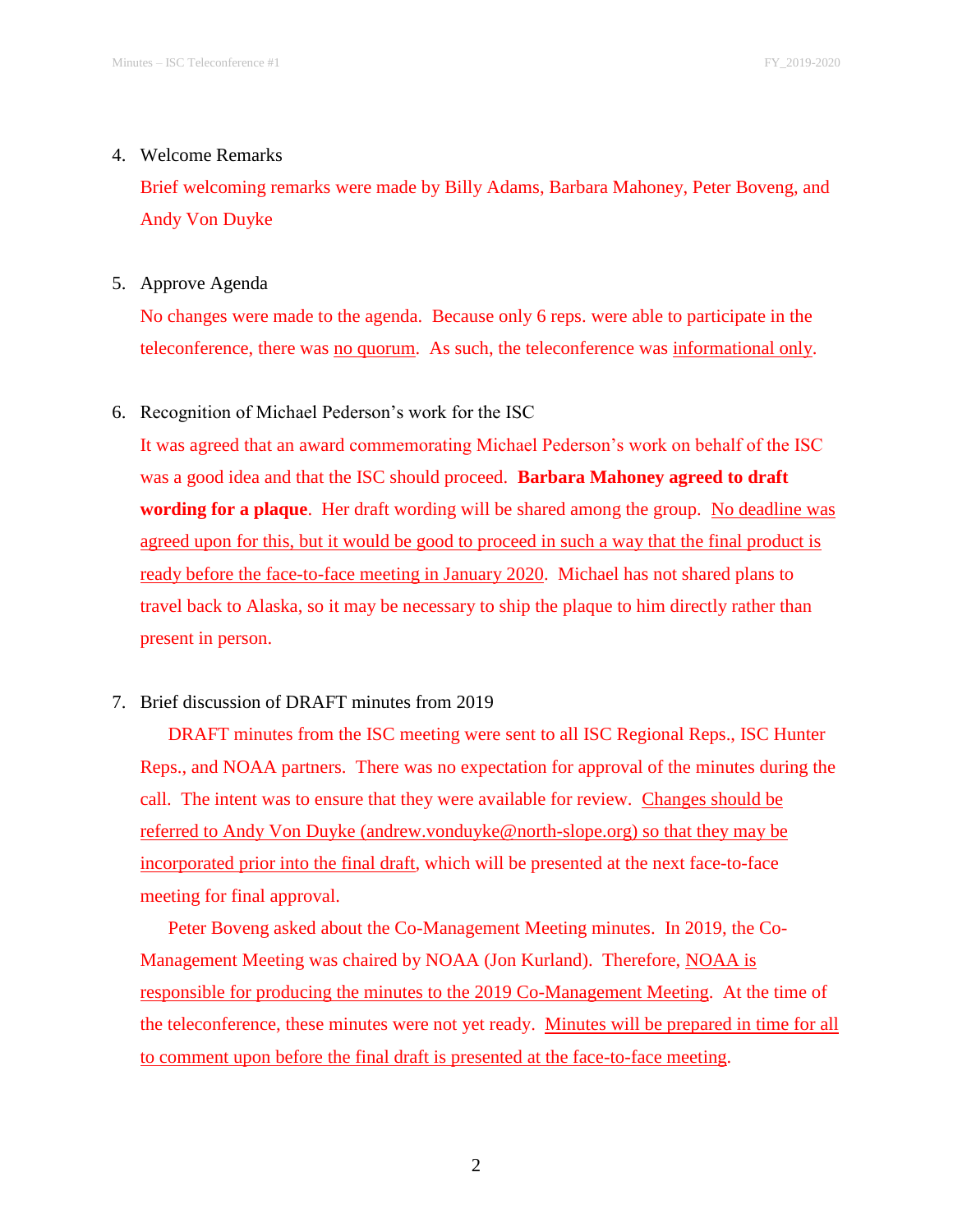There was a brief discussion about the amount of detail that was included in the 2019 ISC minutes. Much detail was kept on the regional comments, observations, and concerns<sup>4</sup>. This can be partially streamlined when/if we have a way to collect more observational data (e.g., observation form on ISC standalone website). Also, the budget has funding for a transcriptionist to help with taking notes during the meetings. This will help capture the scope of conversations that took place, while also help to provide a summarized product as meeting minutes.

8. Request to vote\* on resolution to clearly delineate consistent levels of compensation for hunters/community members who recover and return satellite transmitter tags used for ice seal research.

A consistent level of compensation was agreed upon during the executive session of the 2019 ISC Meeting for any person who recovers and returns a satellite transmitter used for ice seal research. The compensation level is their choice of either \$100 gift card at the local store, or a gift card from the gas station for 15 gallons of fuel. Though there was agreement, no formal vote to adopt this resolution occurred. It was requested that a vote occur during Teleconference #1, but, as noted previously, there was no quorum.

The Ex. Manager will look through the ISC By-Laws to see if it is OK to hold an electronic vote. If allowable under current ISC By-Laws, then an electronic vote (administrated by the ISC Executive Manager) on this resolution will be held<sup>5</sup>.

If electronic voting is not allowable under the current ISC By-Laws, then this resolution will be voted upon at the next face-to-face meeting<sup>6</sup>.

 $\overline{a}$ 

<sup>&</sup>lt;sup>4</sup> Helen Aderman stressed the importance of documenting the observations and regional concerns.

 $<sup>5</sup>$  It appears that no provision for electronic voting is in the ISC By-Laws. Article VII states the following:</sup> *Poll Vote - Action of this organization may be taken by teleconference (emphasis added) in accordance with State*  Law. When, in the judgment of the Chairman, any questions arise that should be put to a vote of the membership, *and when he/she deems it inexpedient to call a special meeting for that purpose, he/she may, unless otherwise required by these Bylaws, submit the matter to the membership by phone for vote and decision (emphasis added), and the question thus presented shall be determined according to a majority or unanimity of the votes received as required by these Bylaws by phone within three (3) days after such submission to the membership, provided that, in each case, votes of at least three-fifths (3/5) of the total membership shall be received. Action taken in this manner shall be as effective as action taken at a duly called meeting, and shall be ratified at the next meeting.*

 $<sup>6</sup>$  A vote on this will occur at next ISC face-to-face meeting.</sup>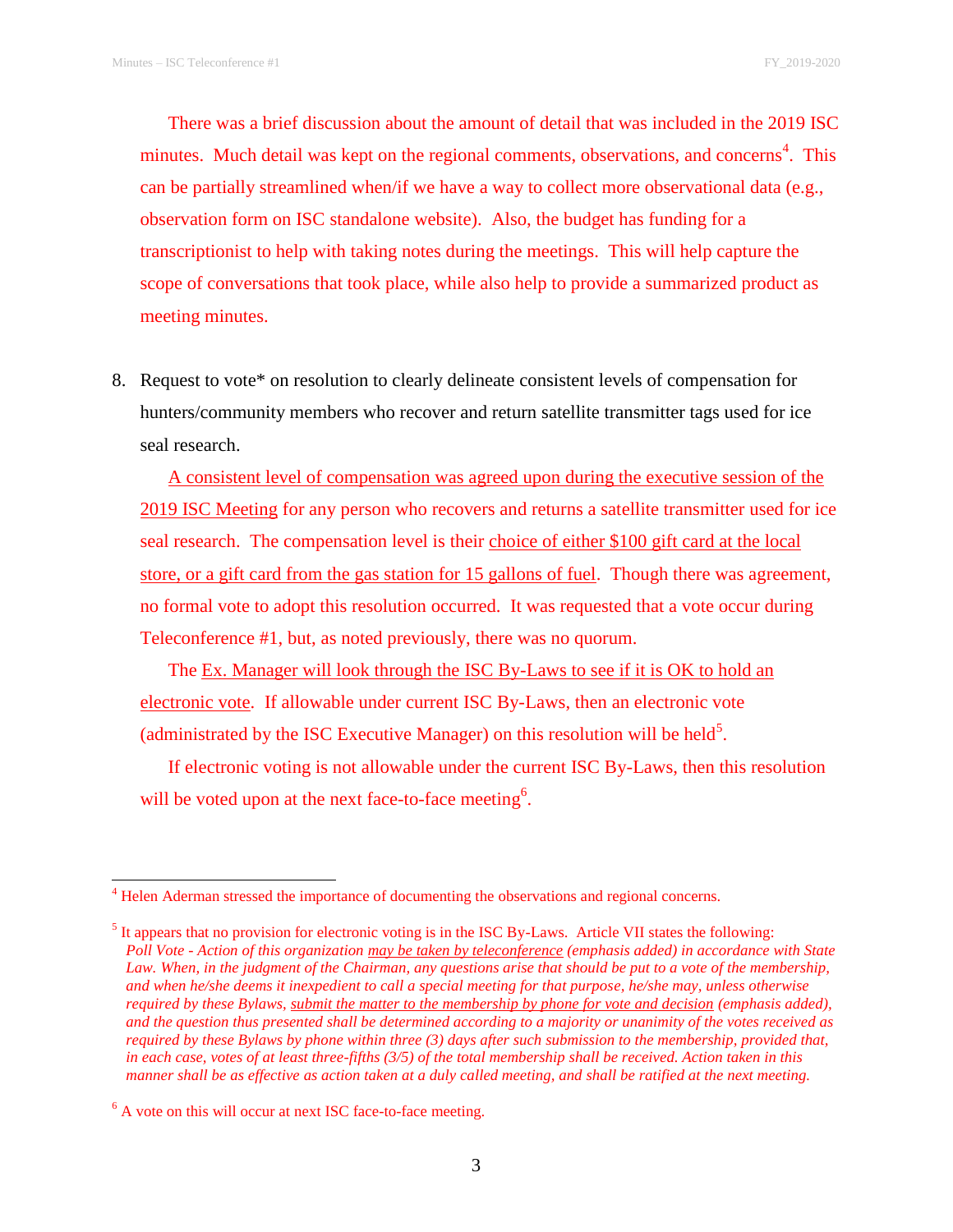Resolving the topic of electronic voting will be an important agenda item for the next ISC face-to-face meeting. The ability for ISC members to vote electronically will provide more agility to get work done between meetings or teleconferences (given the difficulties of working within everybody's busy schedules to plan meetings or teleconferences).

#### 9. 2019-20 Action Plan

A draft of the 2019-20 Ice Seal Co-Management Action Plan was provided to all ISC reps. and NOAA partners. The document provided had comments in the margins. Comments are requested to finalize this plan. Barbara Mahoney, Peter Boveng, Brandon Ahmasuk, and Andy Von Duyke will cooperate on finalizing the plan. Once finalized, the 2019-20 Ice Seal Co-Management Action Plan will be nearly out of date, but will be a good launching point for the 2020-21 Action Plan.

Peter Boveng requested a copy of the draft in Word format so that his revisions will be easier to integrate. The Executive Manager will send this draft to all ISC representatives and NOAA partners in Word format.

One factor that was discussed on how this plan got pushed so far past its due date was the recent trend of holding ISC meetings in May. This time of the year is exceptionally busy for hunters and researchers, and so things get delayed. Add to this difficulty in pinning down a teleconference date, and it is clear how the action plan got so delayed. Moving the date of the ISC meeting to January will help with this, as the subsequent months are more amenable to investing time to complete the action plan.

Helen requested that portions of the Action Plan for which the ISC is responsible be highlighted for the sake of clarity and in case the ISC want to vote on anything.

10. Meeting logistics for 2020 Ice Seal Committee and Co-Management meetings We discussed changing the timing of the meeting (e.g., January 2020…close to Alaska Marine Science Symposium?), and it was agreed that **moving the date for the face-to-face meeting to January is favorable for many reasons**. The location will be in Anchorage. A doodle poll will be sent out to ask which week in January is preferable for the meeting. The choices are for the week of Jan-13<sup>th</sup> or the week of Jan-20<sup>th</sup>. Note that in the current grant, we have budgeted for an extra day for the ISC Meeting to hold two workshops: (1) board

4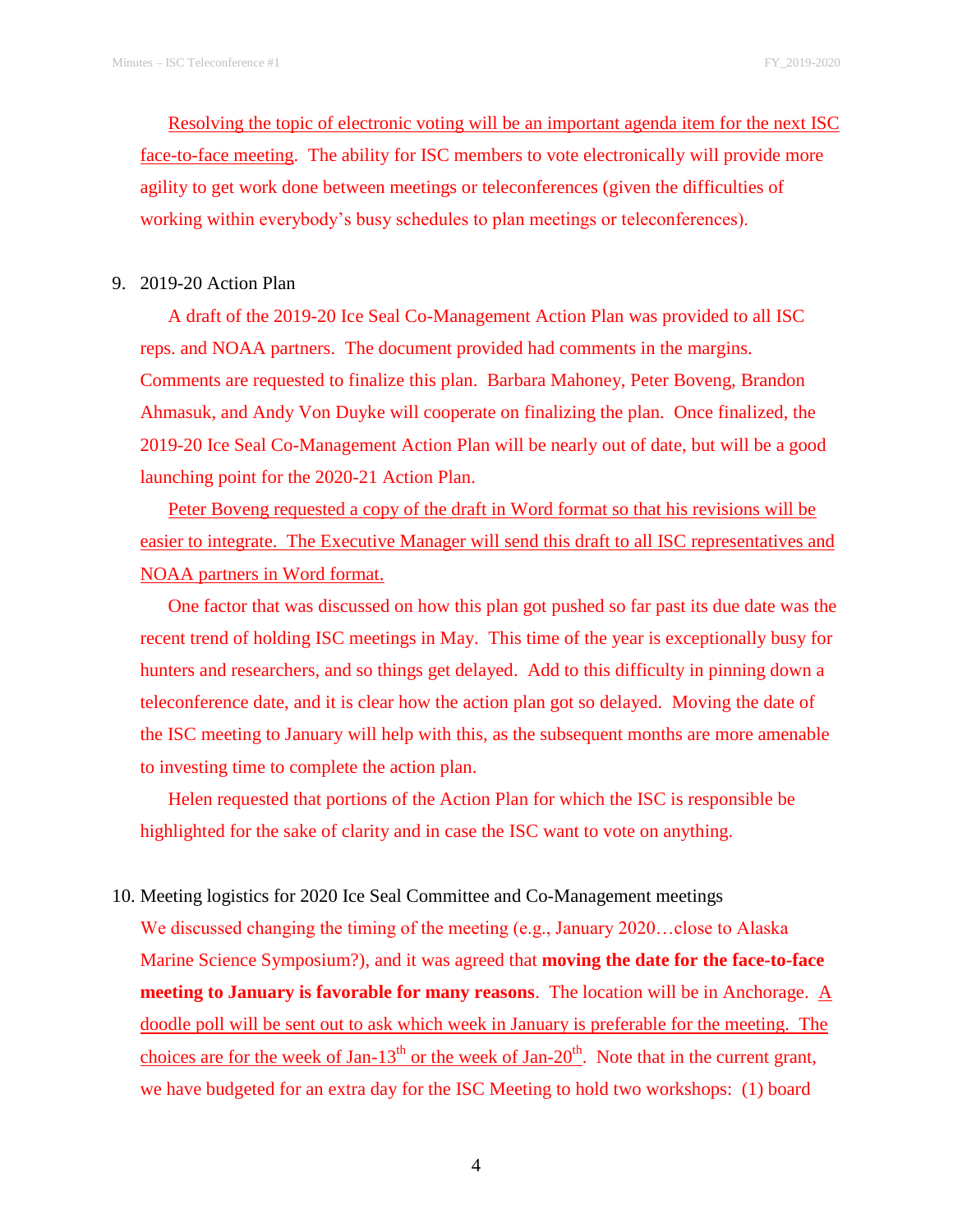l

training, and (2) setting future directional goal for the ISC [this will be helpful for the upcoming grant proposal]. Therefore, the next face-to-face meeting will include:

- Ice Seal Co-Management Meeting (1 day)
- Ice Seal Committee Meeting  $(2 \text{ days}) + \text{ISC}\text{ Workshops}$  (1 day)

# 11. FOLLOW-UP ON ACTIONS FROM LAST MEETING (general discussion)

a. Barbara Mahoney told Brandon Ahmasuk that she would send information about funding stranded marine mammal cleanup and personal safety supplies (e.g., body-bags, rubber gloves, etc.).

A partial shipment of sampling supplies (body bags, gloves etc.) was received in Nome, but a second shipment was inadvertently sent via FedEx, thereby causing a delays. Barbara can send it via USPS to Gay Sheffield in Nome.

b. Barbara Mahoney indicated that she would provide information about whaling to regions with hunters that expressed interest in hunting whales (to keep them informed of the complexities of the IWC and AEWC).

Concern was brought up by Albert Simon during the 2019 ISC meeting. Barbara Mahoney sent info to villages in the Bering Strait region that were interested in opportunistically harvesting gray whales and/or humpback whales. This complex issue is really not within the purview of the ISC, and so better to discuss through the AEWC.

c. There was a request by ADF&G-AMMP for support for a harvest survey in Nome Nobody remembered this, but after referring back to the DRAFT minutes, this discussion was documented starting on line 568 (pg 13), where: Lori (Quakenbush) also noted that… *Nome has not been surveyed. Given its diverse population, Nome has high variability in hunter harvest levels among households. Because of its size, it is only possible to survey a subsample and then extrapolate the rest of the harvest households. As such, Nome may be overestimated for seal harvest due to extrapolation. ISC may be interested in supporting a harvest survey in Nome.<sup>7</sup>*

 $7$  Good reason to keep detailed minutes from meetings, but also good to reorganize minutes for clarity.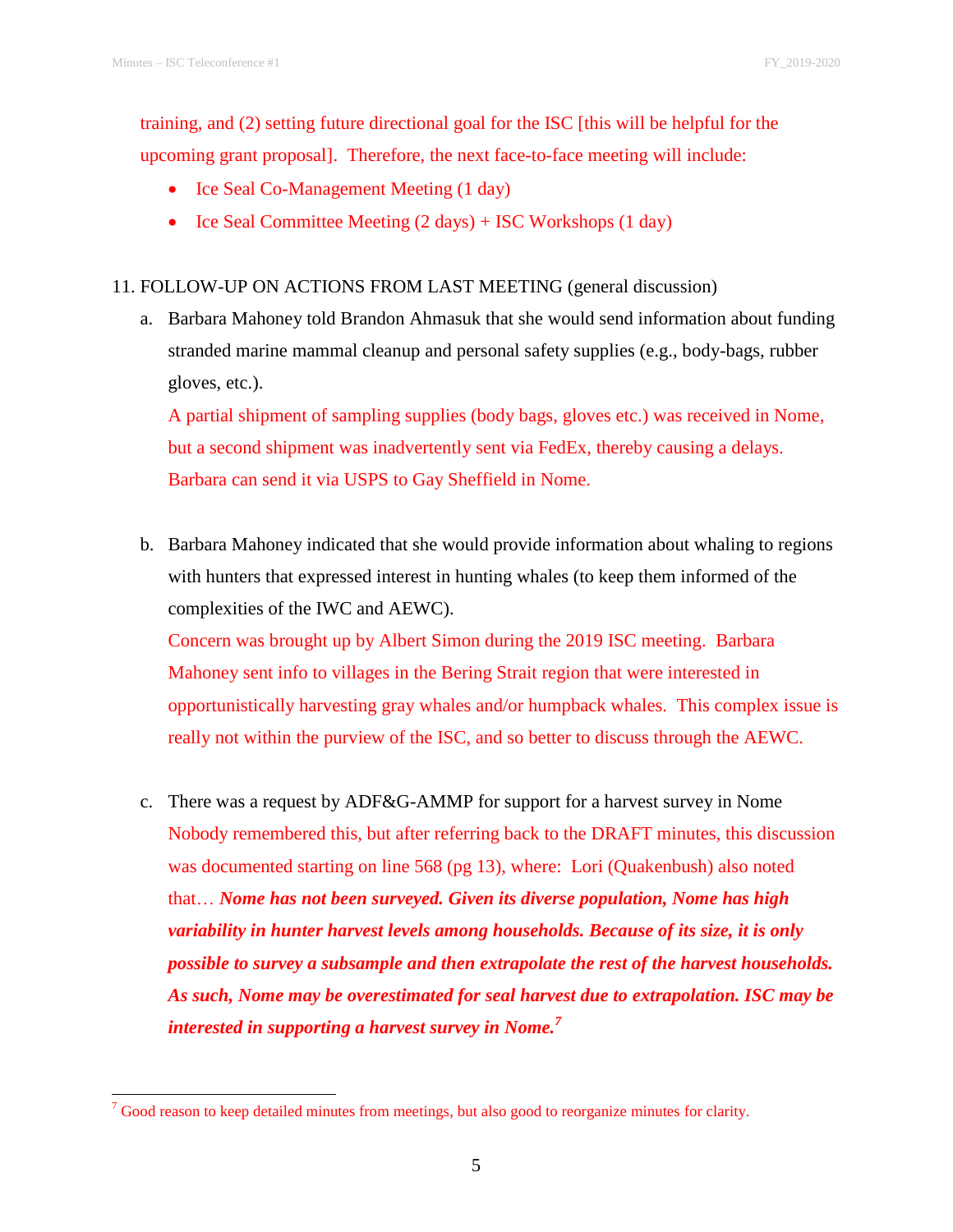#### 12. OTHER UPDATES

a. 2020 MML aerial survey plans (Peter Boveng)

MML will be working from a research vessel in the Bering Sea in 2020. Cruise will occur in April. MML working with local communities to continually improve plans for communication, cooperation, and conflict avoidance with subsistence activities. Plans include hiring a Native marine mammal observer (from Kawerak).

Instrument based aerial surveys for ice seals will occur in the Beaufort Sea in April and May of 2020. Similar plans are under way for communication, cooperation, and conflict avoidance with subsistence communities. April-May is a critical time period for bowhead whaling activities, so this planning is very important to get right.

b. UME (Barbara Mahoney)

Based on the high numbers of stranded pinnipeds, an Unusual Mortality Event (UME) for ice seals in the Bering and Chukchi Seas was declared in September. The rate of strandings appears to be on track for 200+ strandings in 2019. The stranded animals do not appear to show any illness, however they were emaciated. Species included spotted, bearded, and ringed seals of all age classes.

The conditions for the current UME seem to have begun in 2018 and have continued into 2019. June was month with peak mortality in both 2018 and 2019.

So far, in comparison to the UME in 2011-12 (many 100s of stranded seals), this UME has fewer strandings. Also, there is no sign of the sores and alopecia (hair loss) that was evident in the 2011-12 UME.

Barbara emphasized that there is a need to improve sampling efforts of stranded seals. There have been delays in reporting, and with the warm weather it has been difficult to get good samples.

Brandon reiterated that in the Bering Strait region there are still hairless seals that are smelly when cut open. He did say that the numbers may be tapering off more recently.

Helen asked about statewide UME grant. Barbara mentioned that some funding may be available, but because there are currently many ongoing UMEs there is a lot of competition for these funds.

6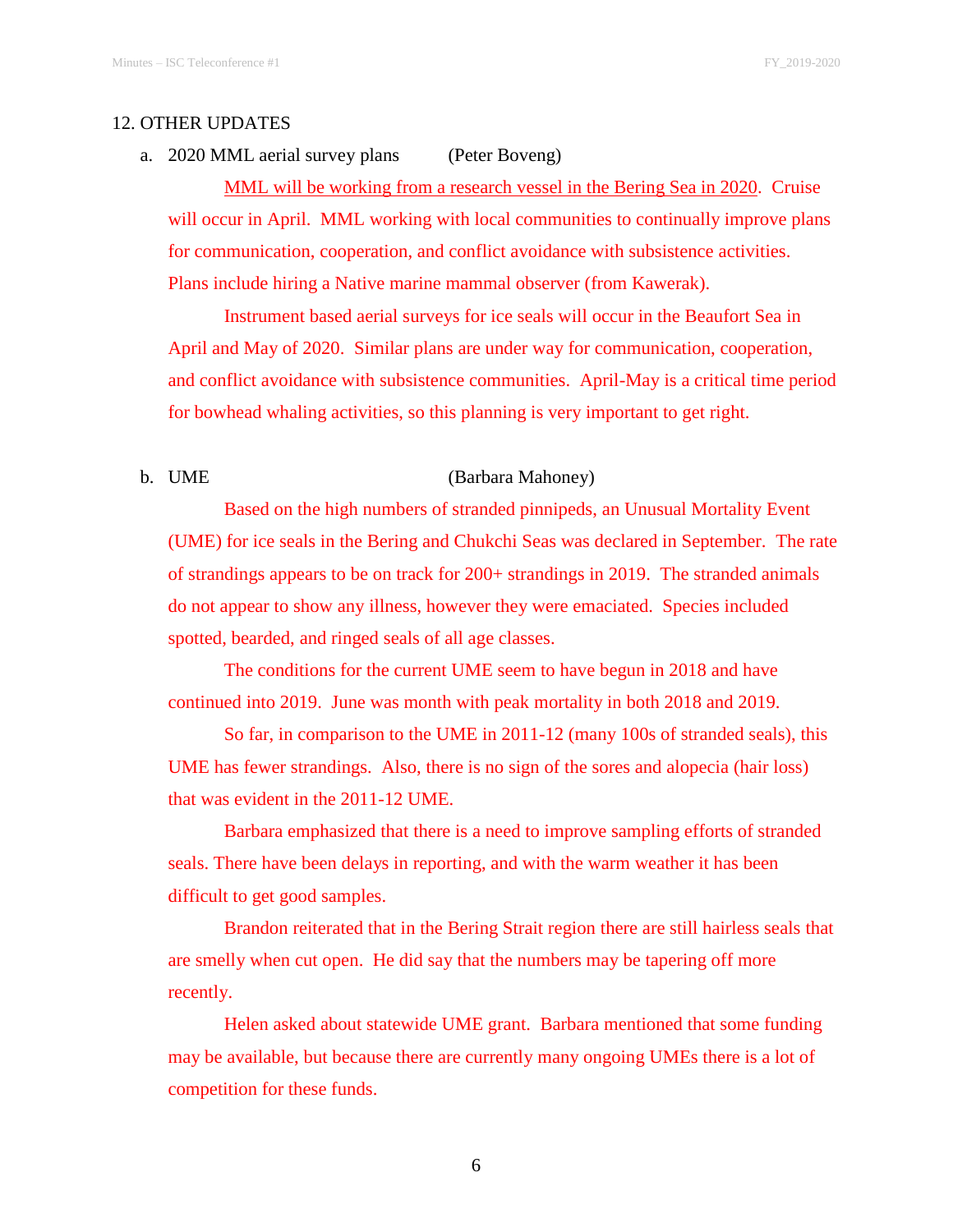c. Bearded seal critical habitat (Barbara Mahoney)

A proposal for bearded seal critical habitat designation will be proposed for the first time. A proposal for ringed seal critical habitat will be resubmitted.

d. Grant update (ISC Ex. Manager)

The funds were recently received for FY2019-20. The **due date for the FY2020-21 grant proposal is February 10, 2020**. An agenda item for the next face-to-face meeting (Jan 2020) is a discussion on potential items to include in the upcoming grant proposal (e.g., funding for youth to participate in the co-management process).

e. ISC standalone website (ISC Ex. Manager)

Work has commenced on the website. There is a rough version, but it was too rough to present. Once it is further along, a link will be sent out to the ISC for comments. A request was made for photos from the different regions to add to the website. Peter Boveng also mentioned that MML has a good archive of high quality photos, which they are willing to share. Once the website is up and running, we will put out a request for observational data from hunters/community members on ice seals. The data will be added to a database and will supplement the regional reports on ice seals, habitat, etc.

### 13. OTHER UPDATES and/or OLD BUSINESS?

Peter mentioned that MML has received NPRB funding to analyze the US-Russian aerial survey data. They also received an NPRB outreach grant. As part of this grant, **school outreach activities will be conducted in Utqiaġvik (11-12 Nov) and Wainwright (13-14 Nov), and a 'Soup n Science' presentation at UIC in Utqiaġvik will occur on 15-Nov.**

### 14. NEW BUSINESS

No new business was discussed.